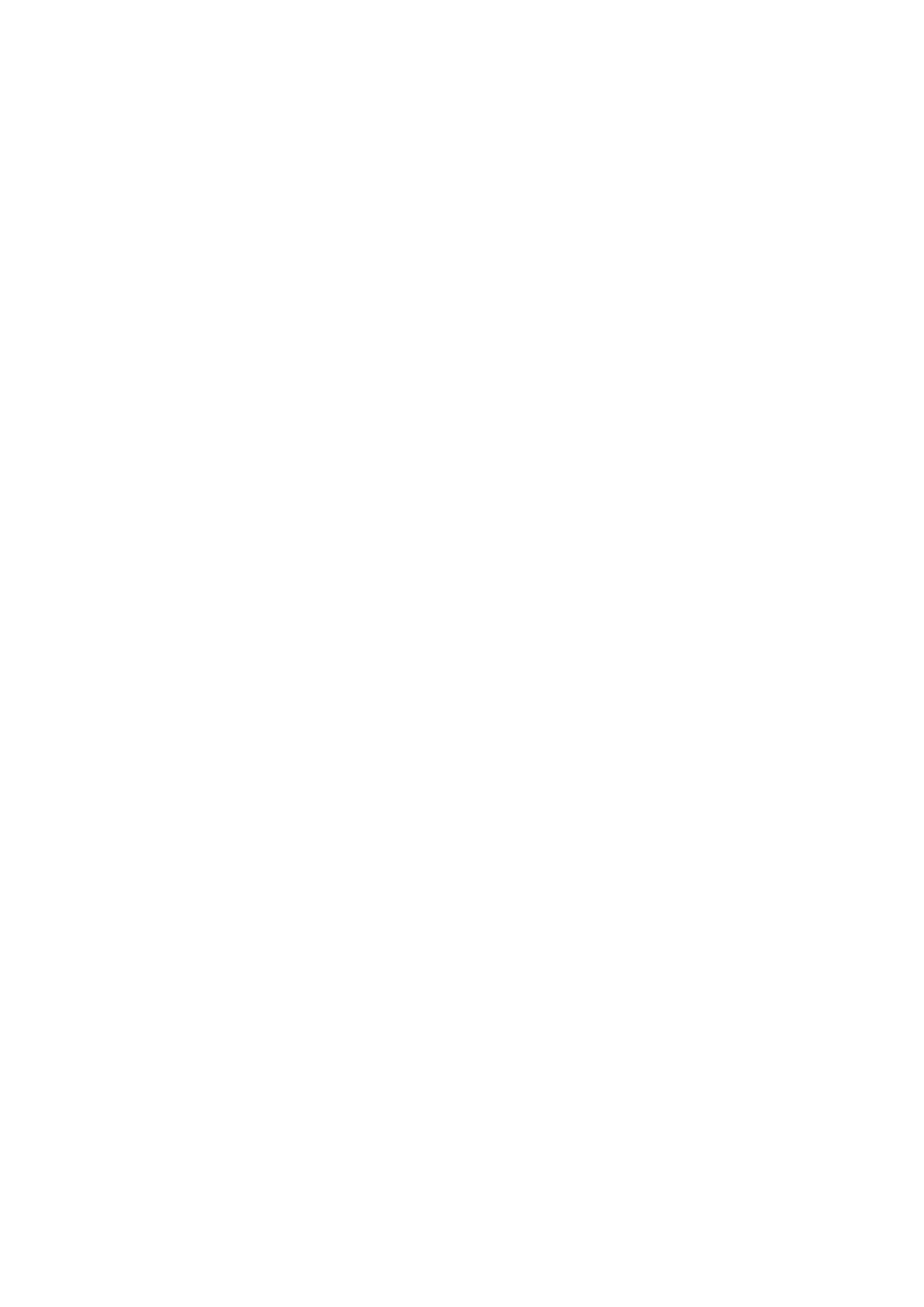sufficiently (curve 2) so the fitting by the power law can be applied to the starting section of the loading curve only (dashed part of curve 2).



**Fig. 1.** The dependence of nanohardness from the penetration depth for TiC/a-C coatings on (a) WC and (b) AISI430 substrates. The numbers stand for the thickness of the coatings: 1-2300, 2-900, 3-150 nm,  $4 - 0$  nm (pure substrate). The data approximation of the coatings is given by solid lines, of the substrates – by dashed lines.



**Fig. 2.** The dependence of indentation depth from the applied to 2300 nm thick TiC/a-C coatings on WC (curve 1) and AISI430 (curve 2) substrates load.

For practical use, it is important to determine the critical indentation depth – the depth at which hardness becomes dependent from the substrate. In present work the critical depth,  $d_{cr}$ , was estimated as the point of divergence of the reference load-displacement curve (TiC/a-C on WC substrate) from TiC/a-C on steel substrate curve (curves 1 and 2 in Fig. 2) with determination error around 10 %.

As it is seen from Table 1 the critical relative indentation depth (CRID), given as  $d_{cr}/h$ , is depth sensitive with the magnitude of around 10-13 % for the wide range of coating thickness, h. This value is in good agreement with the general rule of so-called one-tenth of film thickness.

The same tendency of substrate influence can be observed for the coefficient of friction (Fig. 3). It is seen that the behavior of the coefficient of friction (CoF) for 2.3 μm thick TiC/a-C coating on AISI430 substrate sufficiently differs from that on hard WC substrate. The point of divergence for these two curves is located at around 8 mN. At this load the cone indenter is penetrated into the coating to the depth of 30 nm i.e. 1.3 % of the coating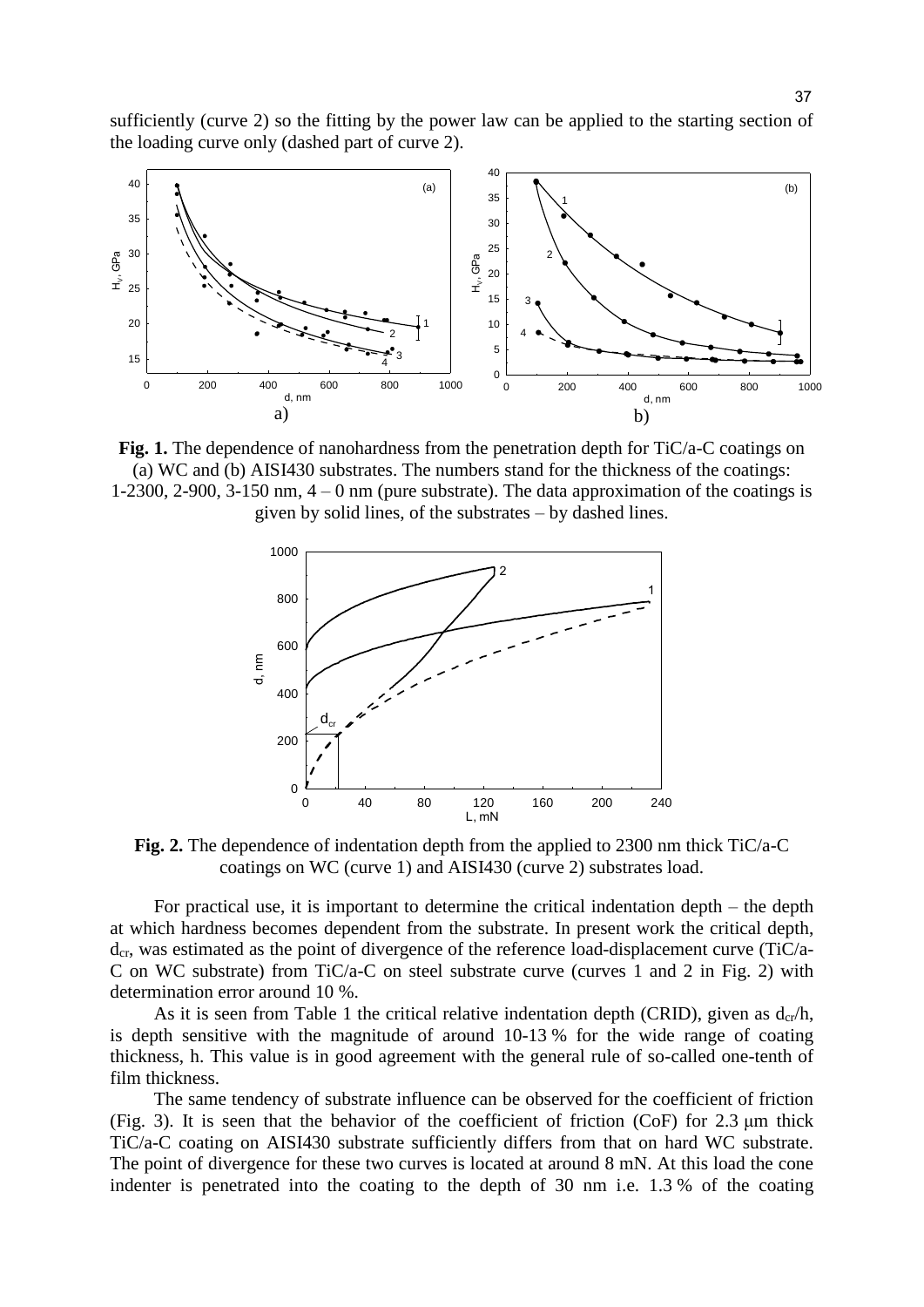thickness. It should be mentioned that such clear influence of the soft substrate can be observed for the thick coating only. In case of thinner coatings, the influence of the substrate appears to start at the lowest loads already and the point of divergence cannot be specified due to measurement error. Therefore, it can be stated that coating's coefficient of friction is sufficiently influenced by the substrate at any load applied.

| Table 1. Chucai muchiation ucput of Tic/a-C coatings on Albi+30 substrate. |               |                 |
|----------------------------------------------------------------------------|---------------|-----------------|
| h, um                                                                      | $d_{cr}$ , nm | . $\%$<br>CRID. |
| ن ر                                                                        |               |                 |

0.9 105 12 2.3 225 10

Table 1. Critical indentation depth of TiC/a-C coatings on AISI430 substrate.



**Fig. 3.** Dependence of CoF from the load applied.  $1 -$  pure WC substrate,  $2 - 2.3 \mu m$  thick TiC/a-C coating on WC substrate,  $3$  – pure AISI430 substrate,  $4 - 2.3$  µm thick TiC/a-C coating on AISI430 substrate.

It is important to note that CRID value can be used here for evaluation purpose only. According to ISO 14577-1:2002 the indentation depth should be at least 20 times larger than the surface roughness,  $R_a$ , to eliminate its influence on the hardness measurements. Therefore, in terms of present experiment the minimal penetration depth for TiC/a-C coatings on AISI430 substrate should be around 300 nm and on WC substrate – 600 nm. Keeping in mind the value of CRID, derived in this work, the minimal thickness of the coatings should be not less than 3 and 6 μm for AISI430 and WC substrates correspondingly, but it appeared to be hard to synthesize such thick coatings with high adhesion by the abovementioned method. As the stable and homogeneous 2.3 μm thick TiC/a-C coatings obtained by magnetron sputtering had the best mechanical properties it was assumed that they can be used for CRID determination.

## **4. Conclusions**

In present work, a new experimental approach for the critical relative indentation depth evaluation of the TiC/a-C coatings is proposed. The comparison of the data of the similar coatings obtained by magnetron sputtering on WC and stainless steel substrates shows that the indentation depths larger than 10-13 % of the coating's thickness lead to underestimation of TiC/a-C nanohardness on soft substrate. As for the friction coefficient it can be stated that the soft substrate influences TiC/a-C coatings at the depths as small as 1 % of the coating's thickness so this mechanical property is always affected by the substrate.